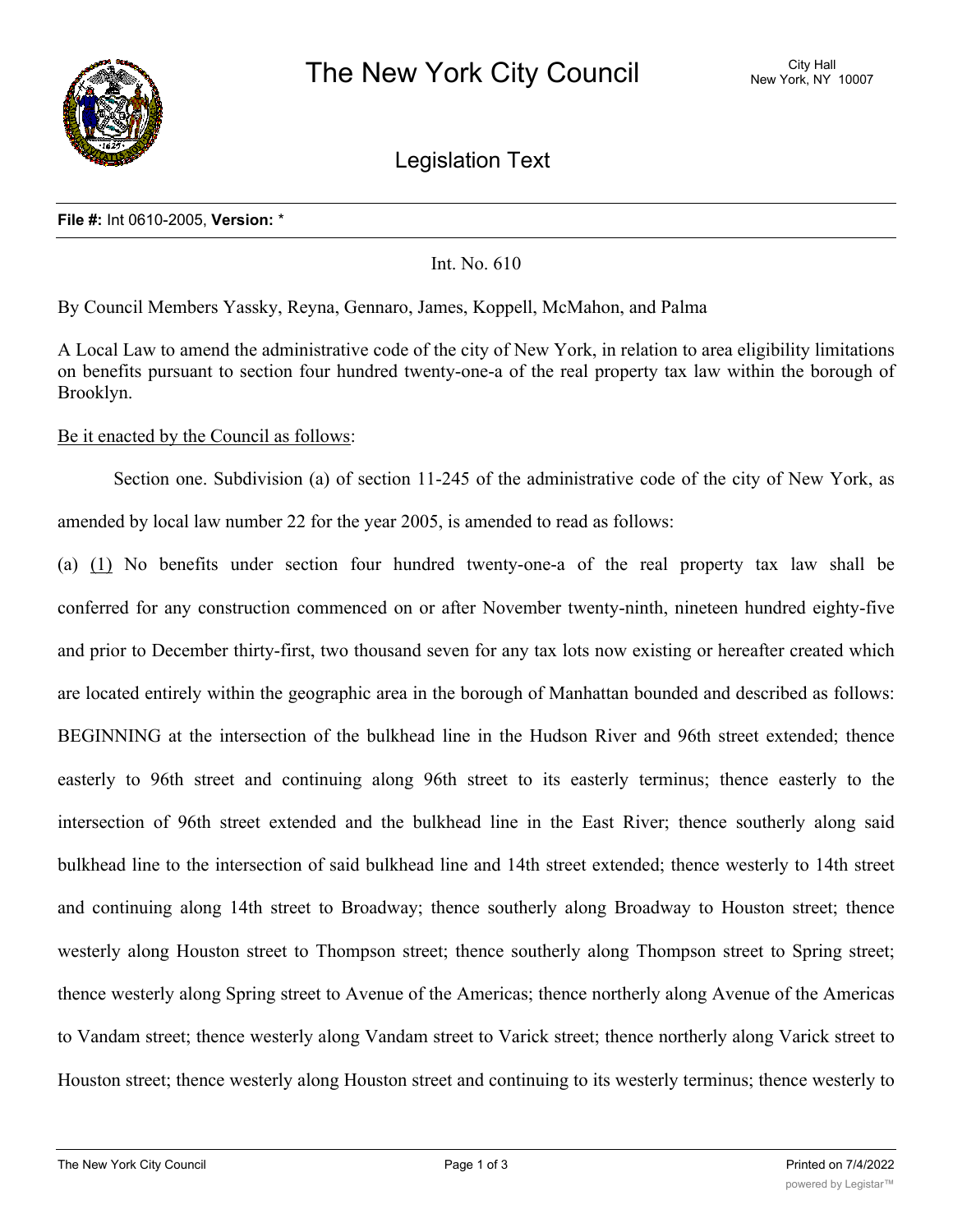## **File #:** Int 0610-2005, **Version:** \*

the intersection of Houston street extended and the bulkhead line in the Hudson River; thence northerly along said bulkhead line to the intersection of said bulkhead line and 11th avenue extended; thence northerly to 11th avenue and continuing along 11th avenue to 14th street; thence easterly along 14th street to 10th avenue; thence northerly along 10th avenue to 30th street; thence westerly along 30th street to 11th avenue; thence northerly along 11th avenue to 41st street; thence westerly along 41st street and continuing to its westerly terminus; thence westerly to the intersection of 41st street extended and the bulkhead line in the Hudson River; thence northerly along said bulkhead line to the place of beginning.

(2) No benefits under section four hundred twenty-one-a of the real property tax law shall be conferred for any construction commenced on or after the date the restrictions contained in this paragraph takes effect for any tax lots now existing or hereafter created which are located entirely within the geographic area in the borough of Brooklyn bounded and described as follows:

BEGINNING at the intersection of the bulkhead line in the East River and Broadway extended; thence easterly along Broadway to Havemeyer street; thence northerly along Havemeyer street to Marcy avenue; thence easterly along Marcy avenue to Union avenue; thence northerly along Union avenue to the Brooklyn-Queens Expressway; thence easterly along the Brooklyn-Queens Expressway to Skillman avenue; thence easterly along Skillman avenue to Lorimer street; thence northerly along Lorimer street to Jackson street; thence easterly along Jackson street to Leonard street; thence northerly along Leonard street to Withers street; thence easterly along Withers street to Manhattan avenue; thence northerly along Manhattan avenue to Frost street; thence easterly along Frost street to via Vespucci; thence northerly along via Vespucci to the Brooklyn-Queens Expressway; thence easterly along the Brooklyn-Queens Expressway to Russell street; thence northerly along Russell street to Engert avenue; thence westerly along Engert avenue to McGuinness boulevard; thence northerly along McGuinness boulevard to Driggs avenue; thence westerly along Driggs avenue to Manhattan avenue; thence northerly along Manhattan avenue to Clay street; thence easterly along Clay street to McGuinness boulevard; thence northerly along McGuinness boulevard to the intersection of McGuinness